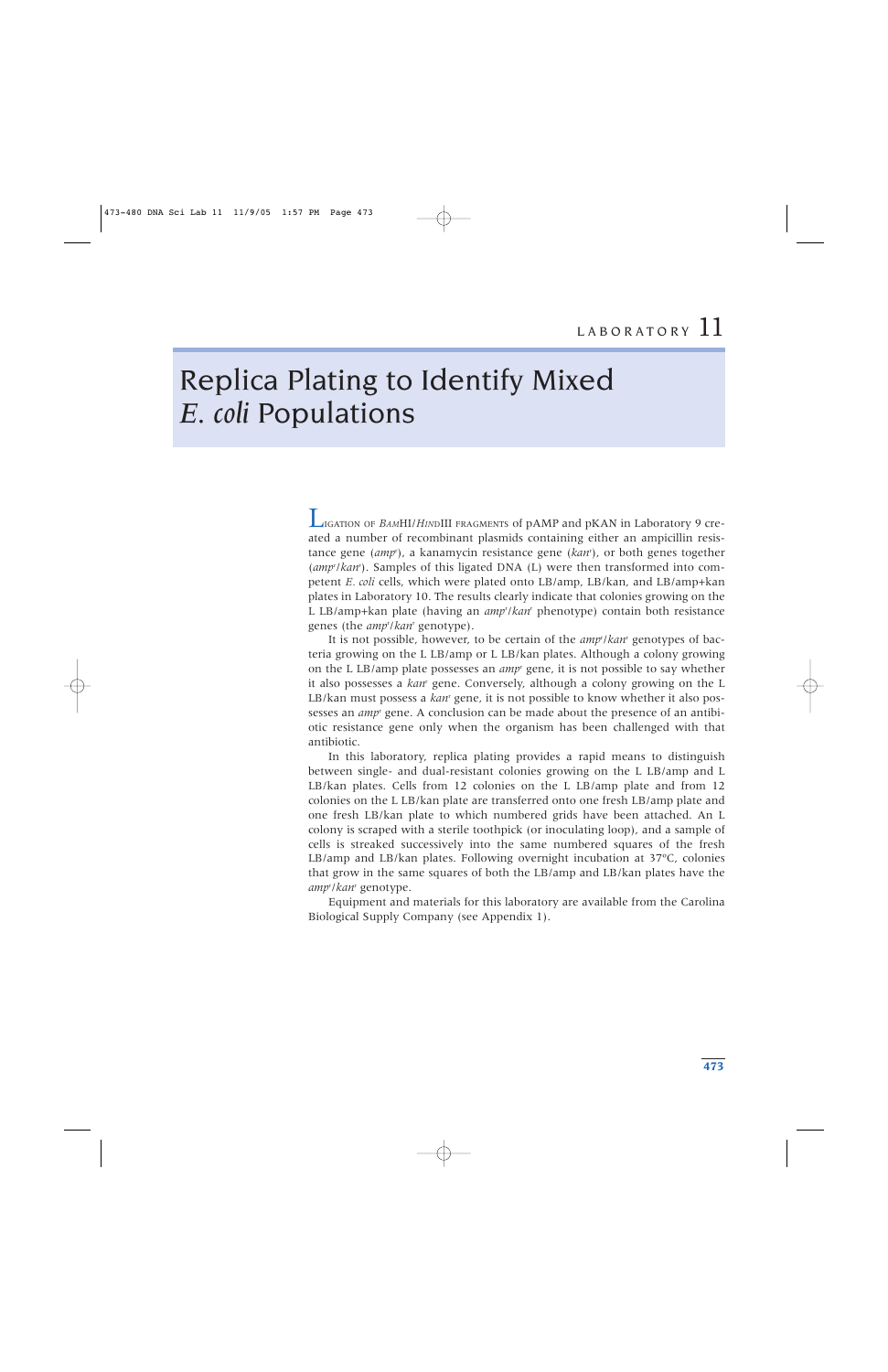# **474** ■ LABORATORY 11

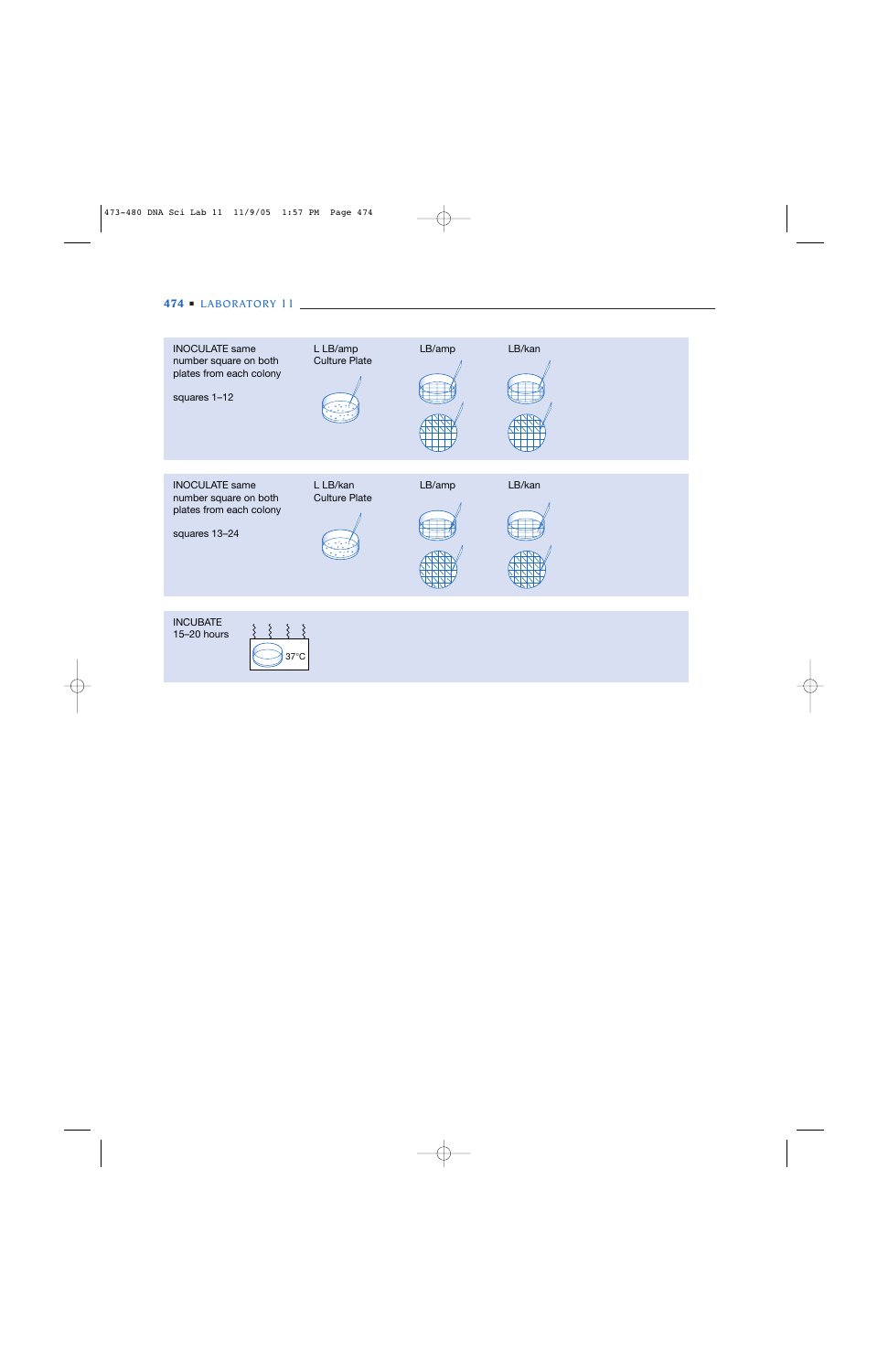# PRELAB NOTES

Review Prelab Notes in Laboratory 2A, Isolation of Individual Colonies.

Replica plating provides a rapid means to screen L LB/amp and L LB/kan plates for dual-resistant colonies that potentially contain pAMP/KAN recombinant plasmids. If colonies were not obtained on the L LB/amp+kan plate, replica plating provides another chance to identify dual-resistant colonies from which to isolate recombinant plasmids for Laboratory 12, Purification and Identification of Recombinant DNA.

# For Further Information

The protocol presented here is based on the following published method:

# PRELAB PREPARATION

Before performing this Prelab Preparation, please refer to the cautions indicated on the Laboratory Materials list.

1. Prepare for each experiment:

one LB + ampicillin plate (LB/amp) one LB + kanamycin plate (LB/kan)

- 2. Sterilize 30 toothpicks per experiment. Put toothpicks in 50-ml beaker, cover with aluminum foil, and autoclave for 15 minutes at 121ºC. (Although much less rapid, a flamed and cooled inoculating loop can be used to transfer colonies.)
- 3. Make two copies of the replica-plating grid (below) per experiment.



4. Prewarm incubator to 37ºC.

Lederberg J. and Lederberg E.M. 1952. Replica plating and indirect selection of bacterial mutants. *J. Bacteriol.* **63:** 399.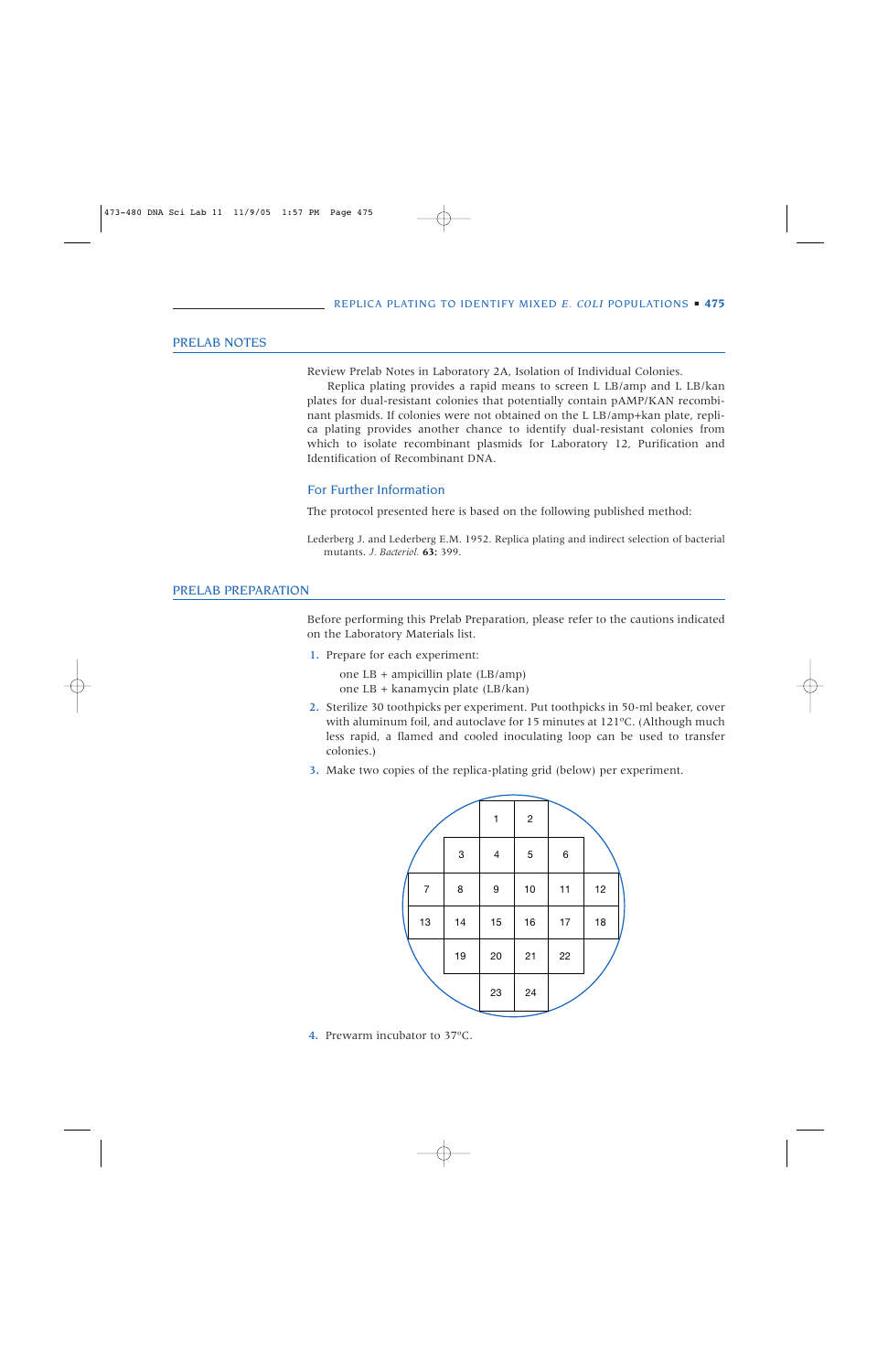# MATERIALS

### **CULTURES AND MEDIA**

L LB/amp plate w/colonies (from Laboratory 10) L LB/kan plate w/colonies (from Laboratory 10) LB/amp plate (1) LB/kan plate (1)

#### **SUPPLIES AND EQUIPMENT**

Beaker for waste "Biobag" or heavy-duty trash bag Bleach  $\Psi(10\%)$  or disinfectant Incubator (37ºC) Permanent marker Replica-plating grids (2) Sterile toothpicks (or inoculating loop + Bunsen burner)

 $\blacktriangledown$  See Appendix 4 for Cautions list.

# **METHODS**

*A 24-square grid may be drawn on the bottom of the plate with a permanent marker.*

*Lift plate lids only enough to select colony and streak. Do not place lids on the lab bench.*



*If you have fewer than 12 colonies on either plate, obtain a plate from another experimenter.*



# Prepare Replica Plates (10 minutes)

- 1. Attach a replica-plating grid to the *bottom* of an LB/amp plate and to the *bottom* of an LB/kan plate. Use a permanent marker to label each plate with your name and the date.
- 2. Replica plate a sample of cells from one colony on the L LB/amp plate onto the fresh LB/amp and LB/kan plates.
	- a. Use a sterile toothpick (or inoculating loop) to scrape up a cell mass from a well-defined colony on the L LB/amp plate.
	- b. Immediately drag the *same* toothpick (or loop) gently across the agar surface to make a short diagonal (/) streak *within Square 1* of the LB/amp plate.
	- c. Immediately use the *same* toothpick (or loop) to make a diagonal (/) streak *within Square 1* of the LB/kan plate.
	- d. Discard the toothpick in a waste beaker (or reflame and cool inoculating loop).
- 3. Repeat Step 2a–d *using fresh toothpicks* (or *flamed* and *cooled* inoculating loop) to streak cells from 11 *different* L LB/amp colonies onto Squares 2–12 of both LB/amp and LB/kan plates.
- 4. Repeat Step 2a–d *with fresh toothpicks* (or a *flamed* and *cooled* inoculating loop) to streak cells from 12 *different* L LB/kan colonies onto Squares 13–24 of both LB/amp and LB/kan plates.
- 5. Place plates upside down in a 37ºC incubator, and incubate for 15–20 hours.
- 6. After initial incubation, store plates at 4ºC to arrest *E. coli* growth and to slow the growth of any contaminating microbes.
- 7. Take time for responsible cleanup: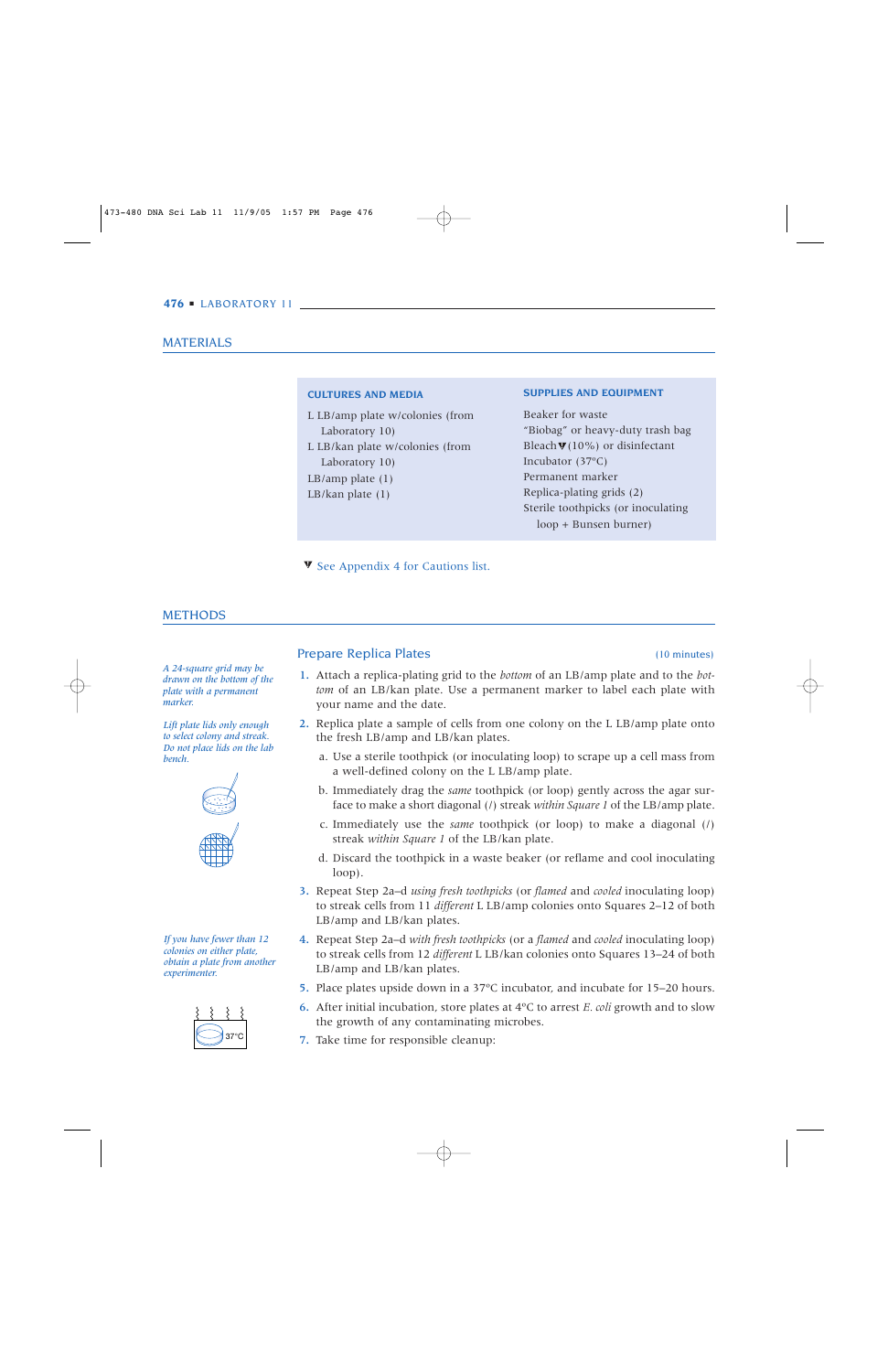*Save replica plates as a source of cells from which to isolate plasmid DNA in Laboratory 12 if your L LB/amp+kan plate has fewer than two colonies.*

- a. Segregate for proper disposal bacterial cultures *and* used toothpicks.
- b. Disinfect plates and toothpicks with 10% bleach or disinfectant.
- c. Wipe down lab bench with soapy water, 10% bleach solution, or disinfectant (such as Lysol).
- d. Wash hands before leaving lab.

### RESULTS AND DISCUSSION

In general, the results of replica plating indicate the success of the ligation in Laboratory 9 and parallel the results observed on the L LB/amp+kan plate from Laboratory 10. Thus, if there were a large number of colonies on the LB/ amp+kan plate, it is likely that there will be a high percentage of dual-resistant colonies that grow on both the LB/amp and LB/kan replica plates. Experience indicates that 30–70% of transformants selected with only ampicillin *or* kanamycin actually have dual resistance. Roughly equal numbers of dual-resistant colonies are identified from the L LB/amp and L LB/kan plates.

1. Observe the LB/amp and LB/kan plates. Use the matrix below to record as + the squares in which new bacterial growth has expanded the width of the initial streak. Record as – the squares in which no new growth has expanded the initial streak. Remember that nonresistant cells may survive, separated from the antibiotic on top of a heavy initial streak; however, no *new growth* will be observed.

| Colony source | Replica plates |        | Colony source | Replica plates |        |
|---------------|----------------|--------|---------------|----------------|--------|
| L LB/amp      | LB/amp         | LB/kan | L LB/kan      | LB/amp         | LB/kan |
| 1             |                |        | 13            |                |        |
| 2             |                |        | 14            |                |        |
| 3             |                |        | 15            |                |        |
| 4             |                |        | 16            |                |        |
| 5             |                |        | 17            |                |        |
| 6             |                |        | 18            |                |        |
| 7             |                |        | 19            |                |        |
| 8             |                |        | 20            |                |        |
| 9             |                |        | 21            |                |        |
| 10            |                |        | 22            |                |        |
| 11            |                |        | 23            |                |        |
| 12            |                |        | 24            |                |        |

- 2. On the basis of your observations:
	- a. Calculate the percentage of dual-resistant colonies taken from the L LB/amp plate (Squares 1–12).
	- b. Calculate the percentage of dual-resistant colonies taken from the L LB/kan plate (Squares 13–24).
	- c. Give an explanation for the similarity or difference in the percentages of dual-resistance colonies taken from the two source plates.
- 3. Draw restriction maps for different plasmid molecules that could be responsible for the dual resistance phenotype.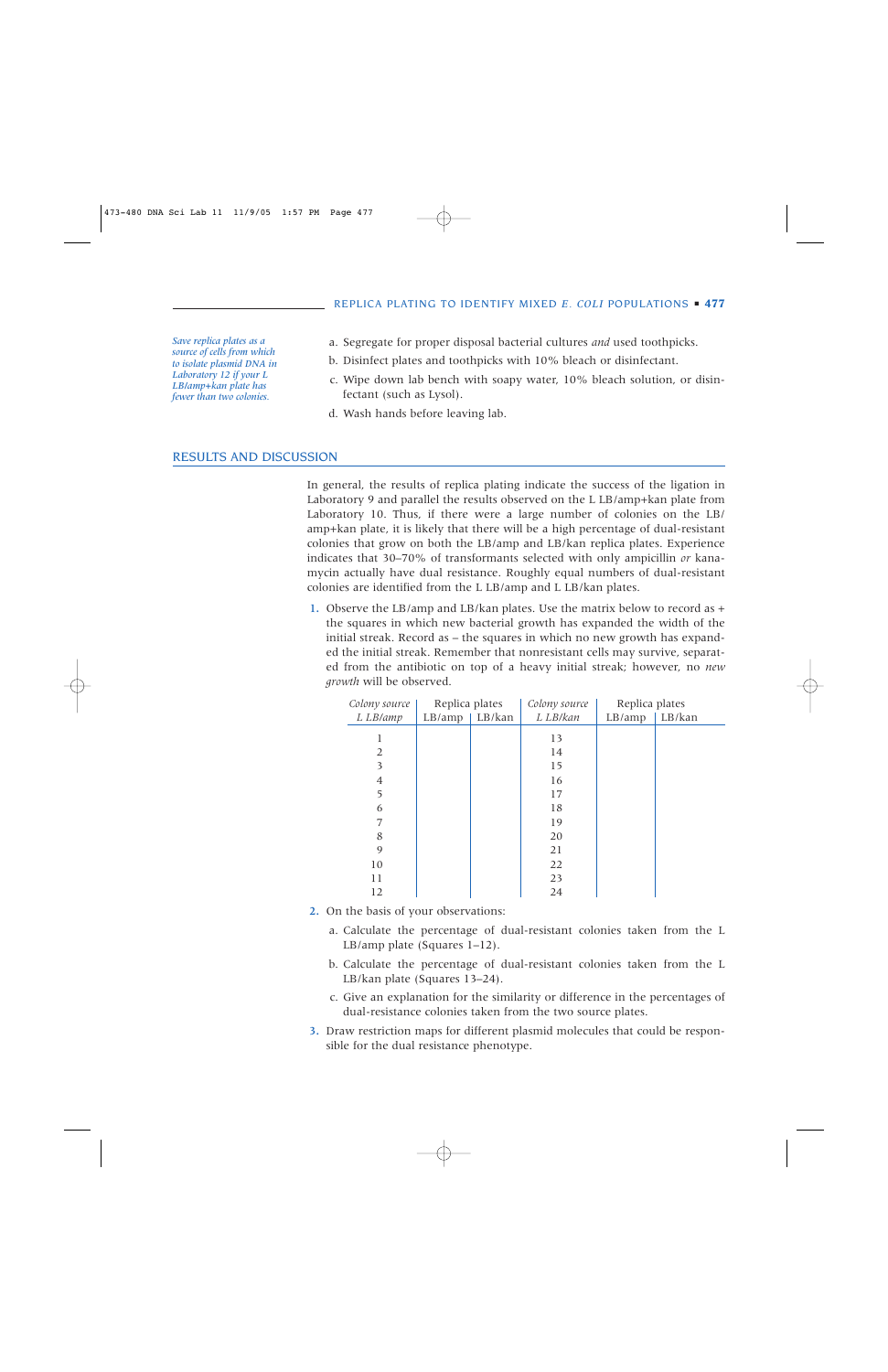## FOR FURTHER RESEARCH

- 1. We have discussed the phenomenon of satellite colonies on LB/amp plates small nonresistant colonies that grow in a halo around large resistant colonies. To prove this, replica plate satellite colonies from an LB/amp plate onto fresh LB and LB/amp plates.
- 2. The Amp<sup>r</sup> protein, β-lactamase, is not actively secreted into the medium, but it is believed to "leak" through the cell wall of *E. coli*. Satellite colonies do not form on kanamycin plates because the antibiotic kills all nonresistant cells outright. The following experiment tests whether resistance protein escapes from ampicillin- and kanamycin-resistant cells.
	- a. Grow separate overnight cultures of an *amp*<sup>r</sup> colony from the A LB/amp plate and a *kan*<sup>r</sup> colony from the K LB/kan plate (from Laboratory 10, or use other *amp*<sup>r</sup> and *kan*<sup>r</sup> strains). Inoculate 5 ml of *plain* LB broth, according to the protocol in Laboratory 2B, Overnight Suspension Culture.
	- b. Pass each overnight culture through a 0.22-µm or 0.45-µm filter, and collect the filtrate in a clean, sterile 15-ml tube. Filtering removes all *E. coli* cells.
	- c. Use a permanent marker to mark one LB/amp plate and one LB/kan plate. Draw a line on the plate bottom to divide each plate into two equal parts; mark one half +.
	- d. Sterilely spread 100 µl of the A filtrate onto the + *half only* of the LB/amp plate. Sterilely spread 100 µl of the K filtrate onto the + *half only* of the LB/kan plate. Allow filtrates to soak into plates for 10–15 minutes.
	- e. Sterilely streak wild-type (nontransformed) *E. coli* cells on each filtratetreated plate, taking care to streak back and forth across the dividing line.
	- f. Incubate plates for 15–20 hours at 37ºC. Compare growth on the treated sides *versus* untreated sides of each plate.
- 3. The Ampr protein is believed to leak primarily from stationary-stage cells. The following experiment tests the hypothesis that leakage of  $\beta$ -lactamase is growth-phase-dependent.
	- a. Grow an overnight culture of an ampicillin-resistant colony from the A LB/amp plate in Laboratory 10 (or other *amp*<sup>r</sup> strain). Inoculate 1 ml of *plain* LB broth, according to the protocol in Laboratory 2B, Overnight Suspension Culture.
	- b. Use an overnight culture to inoculate 100 ml of fresh LB broth, and grow according to the protocol in Laboratory 2C, Mid-log Suspension Culture.
	- c. Sterilely withdraw 10-ml aliquots from the culture after 1, 2, and 4 hours, holding aliquots on ice.
	- d. Take the  $OD_{550}$  of each aliquot.

NOTE The objective is to test resistance protein "leakage" as a function of culture age, *not as a function of cell number.* Because cell number increases over time, it must be equalized by diluting the 2-hour and 4-hour samples with sterile LB to the *E. coli* concentration of the 1-hour sample. Since the OD<sub>550</sub> values are proportional to the cell number, they can be used to compute the dilution factor.